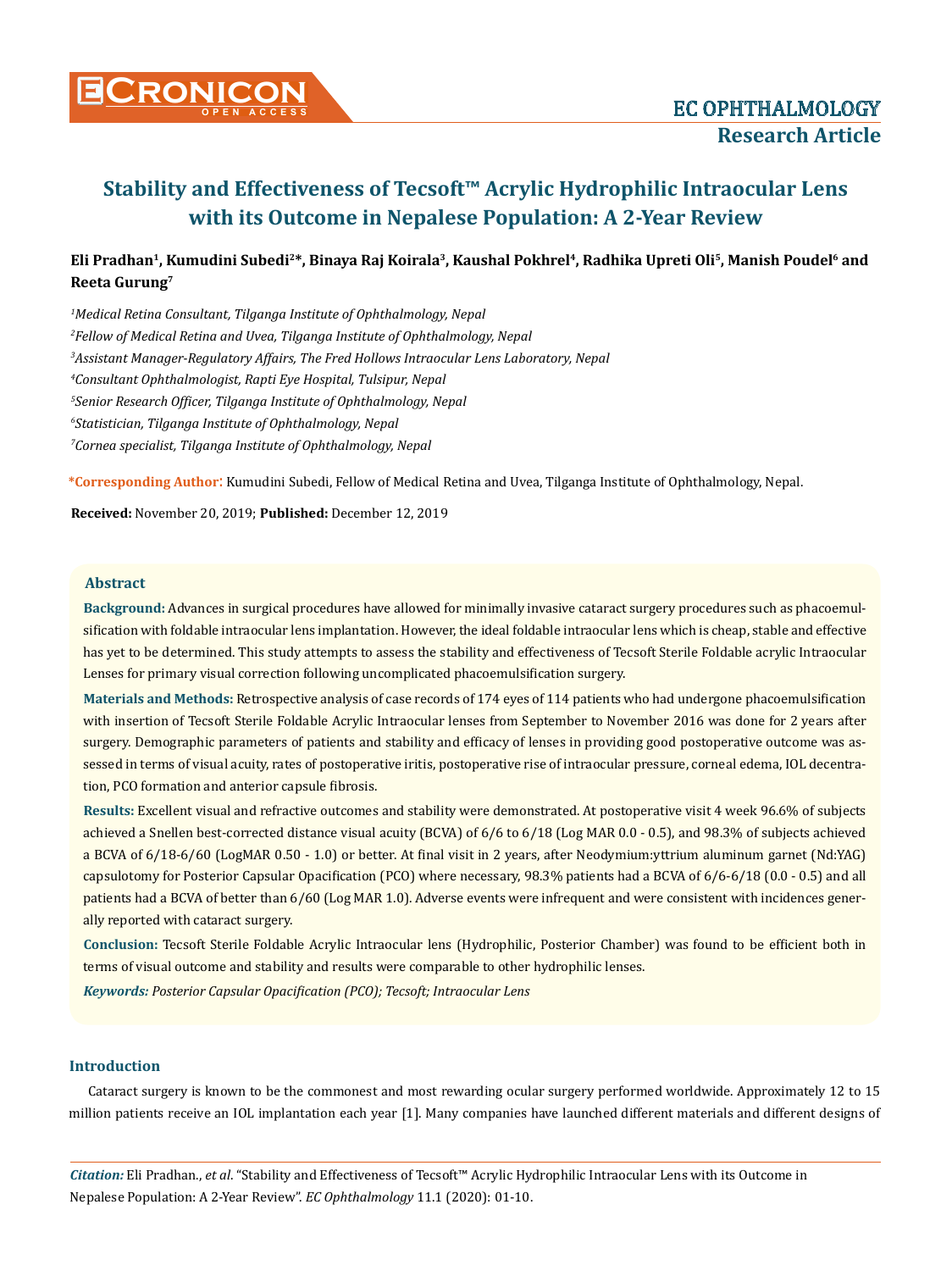02

IOLs in view of stability, biocompatibility and effectiveness of visual rehabilitation. Common materials include hydrophilic and hydrophobic acrylic IOLs such as Poly (2-hydroxyethyl methacrylate) material (also called Poly-HEMA), Poly methyl methacrylate (PMMA) and silicone. Common designs include rounded, open loop and closed loop and square edged haptic designs in foldable or rigid materials. Each material and design has its own array of advantages and disadvantages. This article attempts to assess the safety, biocompatibility and effectiveness of Tecsoft Sterile Foldable Acrylic Intraocular lens over a 2 year period. Launched in 2005 by The Fred Hollows Intraocular Lens Laboratory in Nepal, the Tecsoft Sterile Foldable Acrylic Intraocular lens is among the most economical means of primary visual rehabilitation after phacoemulsification surgery.

# **Subjects and Methods**

## **Study design**

Retrospective, observational case series was performed through electronic medical recording database at Tilganga Institute of Ophthalmology.

This study was performed by approval of the institutional review committee (IRC) of Tilganga Institute of Ophthalmology and adheres to the tenets of the Declaration of Helsinki.

The Tecsoft Sterile Foldable Acrylic Intraocular lenses manufactured by The Fred Hollows Intraocular lens Laboratory meet all the Regulatory Requirements of Optical property, Mechanical Property, Sterility, Ethylene oxide residue testing and biocompatibility as per the relevant ISO Standards.

#### **Eligibility criteria**

The inclusion criteria were all cases of uneventful cataract surgery of uncomplicated cataract in patients of 40 years of age or above. Patients with corneal opacity, glaucoma, ocular inflammations, amblyopia, traumatic cataract, diabetic retinopathy or any other retinal conditions with poor visual prognosis were excluded.

#### **Study procedures**

Retrospective review of charts of patients that had undergone uncomplicated cataract surgery between September 2016 to November 2016 was done. Information collected included demographic parameters like gender, age, ethnicity, literacy rate, and presence of systemic diseases such as hypertension, diabetes and hyperlipidemia. Pre-operative best corrected visual acuity (BCVA), refractive status, laterality of eye and biometry for intraocular lens implantation were noted. Operative note was reviewed for any complications during surgery in regards to IOL implantation.

Selected patients were followed up in specified intervals at 1 week, 4 weeks (1 month), 3 months, 6 months, 1 year and 2 years after surgery. Patients were assessed for visual acuity (Snellens and Log MAR) and slit lamp examination for corneal edema, iritis, Goldmann applanation tonometry and dilatation for implanted IOL status. The IOL stability parameters included IOL folds, decentration, posterior capsular opacification (and grading if present) and anterior capsular fibrosis. Patients with severe grade of PCO had Nd:YAG capsulotomy procedure performed on the same day. The total number of such procedures was noted down. Telephonic conversations were made to assure the compliance of the enrolled patients to the follow up schedule.

#### **Statistical methods**

Number of cases was calculated based upon statistical formula

$$
n = \frac{p(1-p) Z^2}{E^2}
$$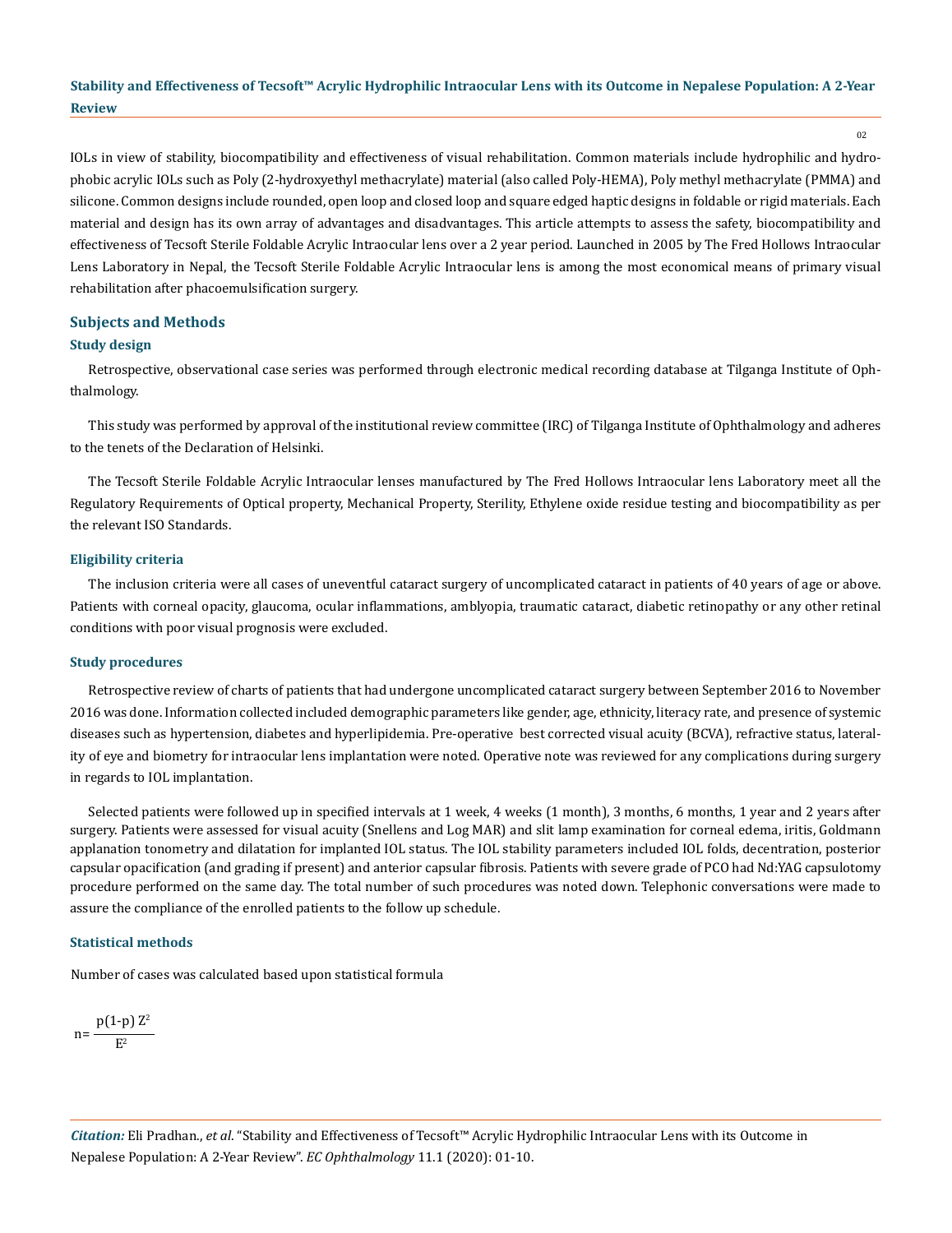03

Considering 98% prevalence rate with 2.4% error of prevalence, the minimum sample size was 142 eyes. With 20% non-response rate, the number attained was 171. Consequently, 174 eyes of 114 patients were included in the study according to inclusion and exclusion criteria.

Data was collected with the help of a standard proforma designed for this study. All the data was entered in MS Excel. Coding and recoding was done in MS Excel. All the statistical analysis was done in SPSS 20. For continuous variables, Mean (SD) was calculated.

# **Results**

Out of the total 174 eyes of 114 patients, 29 had only right eye (RE) operated, 25 had left eye (LE) operated and 60 patients had both eyes (BE) operated.

55 females (48.2%) and 59 males (51.8%) were included in this study (Figure 1). The age range was from 40 to 86 years (mean age 62.9 years, SD 11.2) with the mean (SD) age of females in the study being 62.3 (11.1) years and that of males was 63.4 (11.5) years.



On the basis of literacy, maximum participants were illiterate 39 (34.2%) followed by secondary education in 34 (28.9%) (Table 1).

| <b>Literacy Status</b> | <b>Frequency</b> | <b>Percent</b> |
|------------------------|------------------|----------------|
| Illiterate             | 39               | 34.2           |
| Literate               | 15               | 13.2           |
| Primary                | 8                | 7.0            |
| Secondary              | 34               | 29.8           |
| Higher                 | 18               | 15.8           |
| Total                  | 114              | 100            |

## *Table 1: Literacy rate.*

On the basis of caste as per the socio demographic classification given in the population monograph of Nepal, 2014 [2], most of the patients belonged to Janajati and Hill caste 112 (98.3%) and minority belonged to Dalit and Madhesi castes (Table 2 and figure 2).

Seventy three (64.0%) of the patients had systemic diseases where 34 (29.8%) had diabetes mellitus, 59 (51.8%) had hypertension and 7 (6.1%) had hyperlipidemia (Table 3).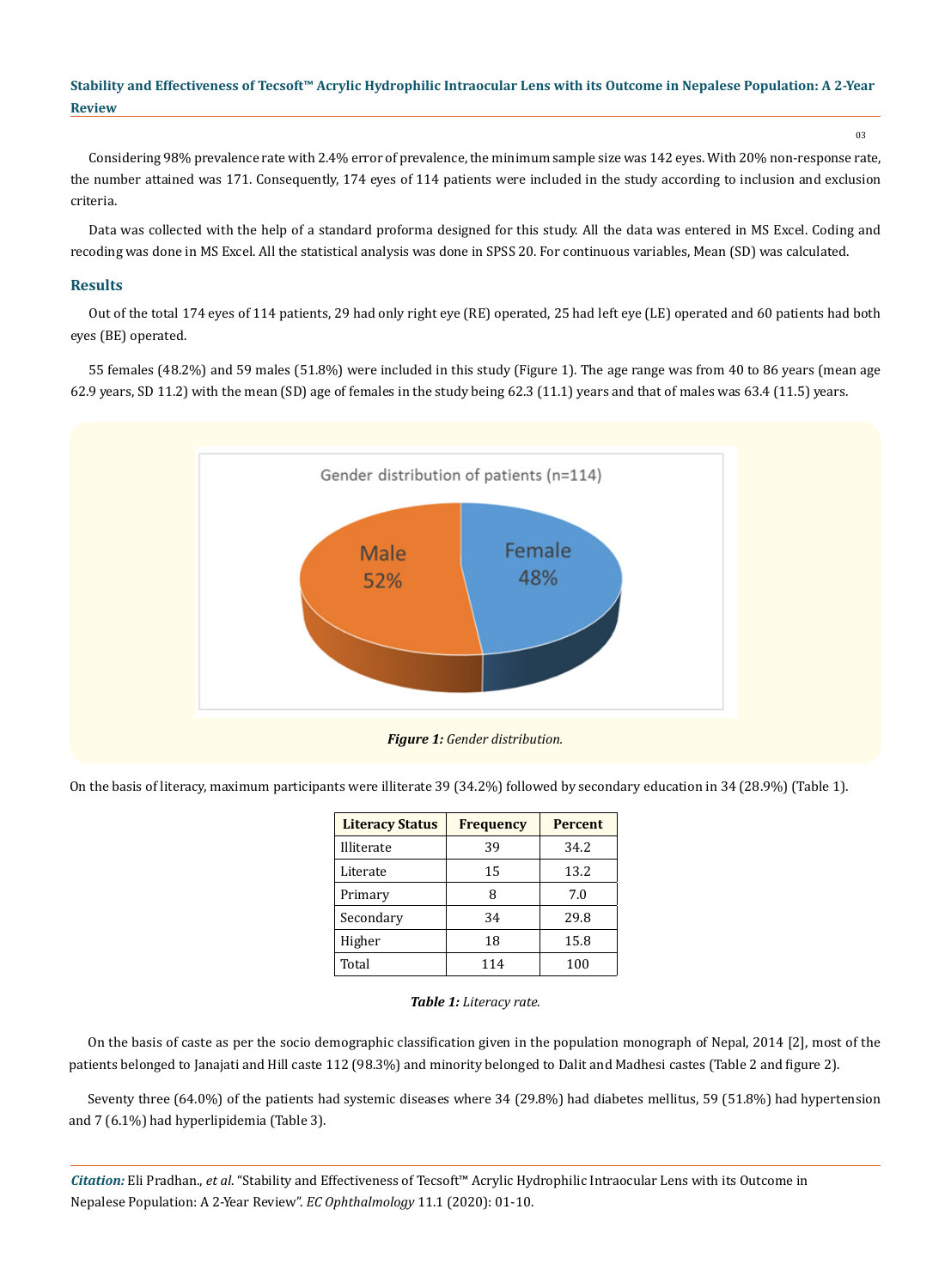| <b>Ethnicity</b>    | <b>Frequency</b> | <b>Percent</b> |
|---------------------|------------------|----------------|
| Dalit               |                  | 0.9            |
| Hill Caste          | 49               | 43.0           |
| Janajati            | 63               | 55.3           |
| Terai Madhesi Caste |                  | 0.9            |
| Total               | 114              | 100            |

*Table 2: Ethnicity [2].*



*Figure 2: Ethnicity.*

| <b>Systemic Disease</b>  | <b>Frequency</b> | <b>Percent</b> |  |
|--------------------------|------------------|----------------|--|
| No                       | 41               | 36.0           |  |
| Yes                      | 73               | 64.0           |  |
| Total                    | 114              | 100.0          |  |
| <b>Diabetes Mellitus</b> |                  |                |  |
| No                       | 80               | 70.2           |  |
| Yes                      | 34               | 29.8           |  |
| <b>Hypertension</b>      |                  |                |  |
| No                       | 55               | 48.2           |  |
| Yes                      | 59               | 51.8           |  |
| <b>Hyperlipidemia</b>    |                  |                |  |
| No                       | 107              | 93.9           |  |
| Yes                      | 7                | 6.1            |  |

*Table 3: Presence of systemic diseases.*

*Citation:* Eli Pradhan., *et al*. "Stability and Effectiveness of Tecsoft™ Acrylic Hydrophilic Intraocular Lens with its Outcome in Nepalese Population: A 2-Year Review". *EC Ophthalmology* 11.1 (2020): 01-10.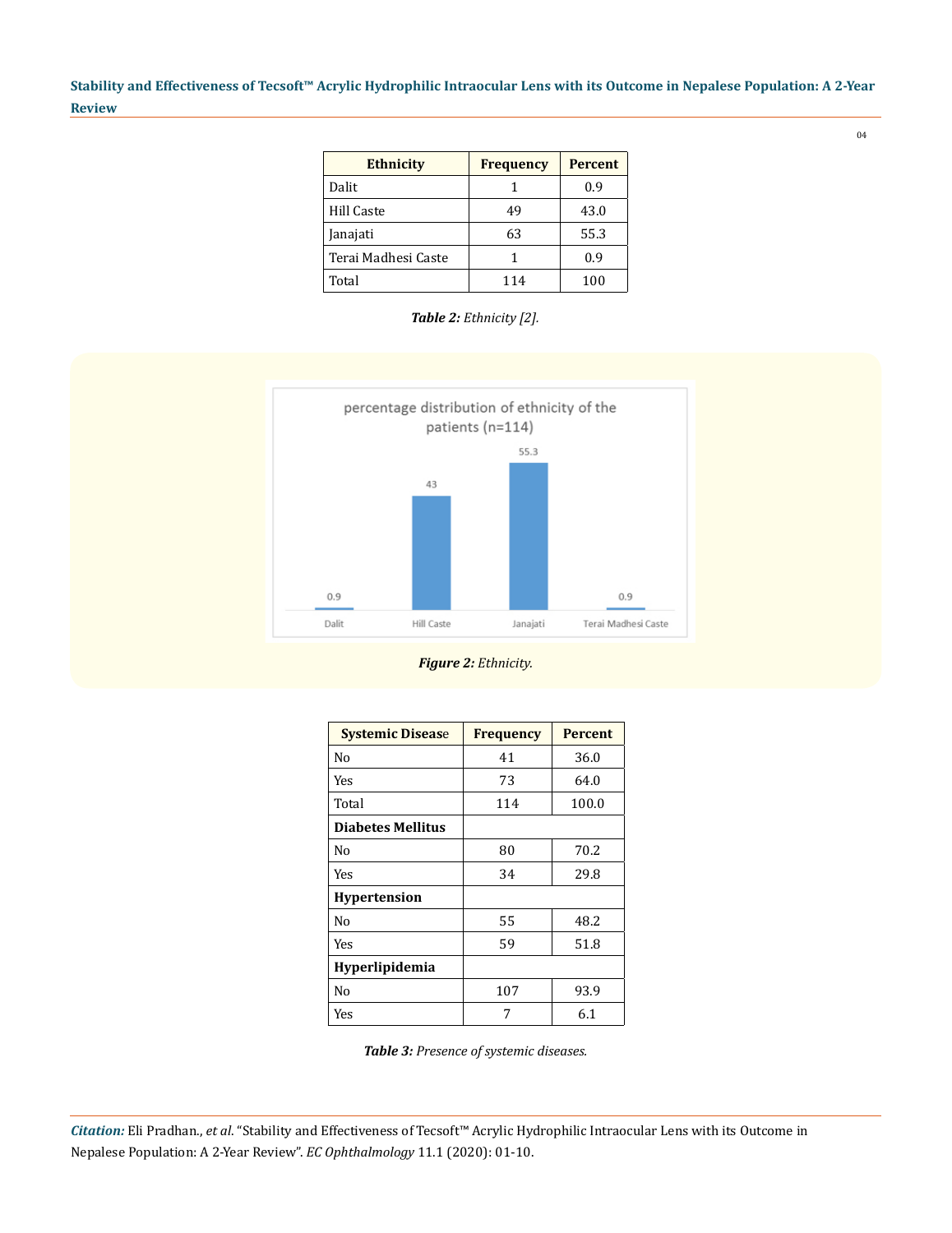05

A few other systemic diseases were noted in this study group. Two patients had Rheumatoid Arthritis, one patient had Chronic Obstructive Pulmonary Disease, two patients had Heart disease, one patient had Parkinsonism, one patient had hyperthyroidism and one patient was under medication for tuberculosis.

| <b>Vision Snellens</b>           |     | Post op 1<br>Pre op BCVA<br><b>BCVA</b> |             |               | 4 week<br>1 week BCVA<br><b>BCVA</b> |               | 3 months<br><b>BCVA</b> |               | 6 months<br><b>BCVA</b> |               | <b>2yr BCVA</b> |               |              |         |
|----------------------------------|-----|-----------------------------------------|-------------|---------------|--------------------------------------|---------------|-------------------------|---------------|-------------------------|---------------|-----------------|---------------|--------------|---------|
| (Log MAR)                        | N   | $\frac{0}{0}$                           | $\mathbf n$ | $\frac{0}{0}$ | $\mathbf n$                          | $\frac{0}{0}$ | $\mathbf n$             | $\frac{0}{0}$ | $\mathbf n$             | $\frac{0}{0}$ | N               | $\frac{0}{0}$ | $\mathbf n$  | $\%$    |
| $6/6 - 6/18$<br>$(0.0 - 0.5)$    | 27  | 15.5%                                   | 125         | 71.8%         | 140                                  | 80.5%         | 168                     | 96.6%         | 168                     | 96.6%         | 167             | 96.0%         | 171          | 98.3%   |
| $< 6/18 - 6/60$<br>$(0.5 - 1.0)$ | 76  | 43.7%                                   | 45          | 25.9%         | 33                                   | 19.0%         | 3                       | 1.7%          | 2                       | 1.1%          | 2               | 1.1%          | 3            | 1.7%    |
| $< 6/60 - 3/60$<br>$(1.0 - 1.5)$ | 33  | 19.0%                                   | 4           | 2.3%          | $\mathbf{1}$                         | $0.6\%$       | $\mathbf{1}$            | 0.6%          | $\boldsymbol{0}$        | $0.0\%$       | $\mathbf{1}$    | $0.6\%$       | $\theta$     | $0.0\%$ |
| $< 3/60 - 1/60$<br>$(1.5 - 1.8)$ | 28  | 16.1%                                   | $\Omega$    | $0.0\%$       | $\theta$                             | $0.0\%$       | $\Omega$                | $0.0\%$       | $\Omega$                | $0.0\%$       | $\Omega$        | $0.0\%$       | $\theta$     | $0.0\%$ |
| 1/60<br>< 1.9                    | 7   | 4.0%                                    | $\Omega$    | $0.0\%$       | $\mathbf{0}$                         | $0.0\%$       | $\Omega$                | $0.0\%$       | $\boldsymbol{0}$        | $0.0\%$       | $\Omega$        | $0.0\%$       | $\theta$     | $0.0\%$ |
| Missing                          | 3   | 1.7%                                    | $\Omega$    | $0.0\%$       | 0                                    | $0.0\%$       | 2                       | 1.1%          | 4                       | 2.3%          | 4               | 2.3%          | $\mathbf{0}$ | $0.0\%$ |
| Total                            | 174 | 100.0%                                  | 174         | 100.0%        | 174                                  | 100.0%        | 174                     | 100.0%        | 174                     | 100.0%        | 174             | 100.0%        | 174          | 100.0%  |

*Table 4: Best corrected visual acuity (BCVA) chart: preoperative (at presentation) to 2 years postoperative.*

# **Post-operative complications**

Anterior chamber reaction (iritis) was present in 19.0% in the 1st POD, 4.6% in a week, and 1.7% after a month (Table 5). No cases of severe iritis were reported whereas; moderate iritis was present in 1.7%, 0.6% and 0.6% in 1 day, 1-week and 1-month follow-up, respectively (Table 6).

|               | 1 POD         |                | 1 Week        |                | 4 Week        |                |  |
|---------------|---------------|----------------|---------------|----------------|---------------|----------------|--|
| <b>Iritis</b> | <b>Number</b> | <b>Percent</b> | <b>Number</b> | <b>Percent</b> | <b>Number</b> | <b>Percent</b> |  |
| Yes           | 33            | 19.0           | 8             | 4.6            | 3             | 1.7            |  |
| No            | 141           | 81.0           | 166           | 95.40          | 171           | 98.3           |  |
| Total         | 174           | 100.0          | 174           | 100            | 174           | 100.0          |  |

*Table 5: Number/percentage of iritis.*

|               | 1 POD         |                | 1 Week        |                | 4 Week        |                |  |
|---------------|---------------|----------------|---------------|----------------|---------------|----------------|--|
| <b>Iritis</b> | <b>Number</b> | <b>Percent</b> | <b>Number</b> | <b>Percent</b> | <b>Number</b> | <b>Percent</b> |  |
| Mild          | 30            | 17.2           |               | 4.0            |               | 1.2            |  |
| Moderate      |               | 1.7            |               | 0.6            |               | 0.6            |  |

*Table 6: Severity of iritis.*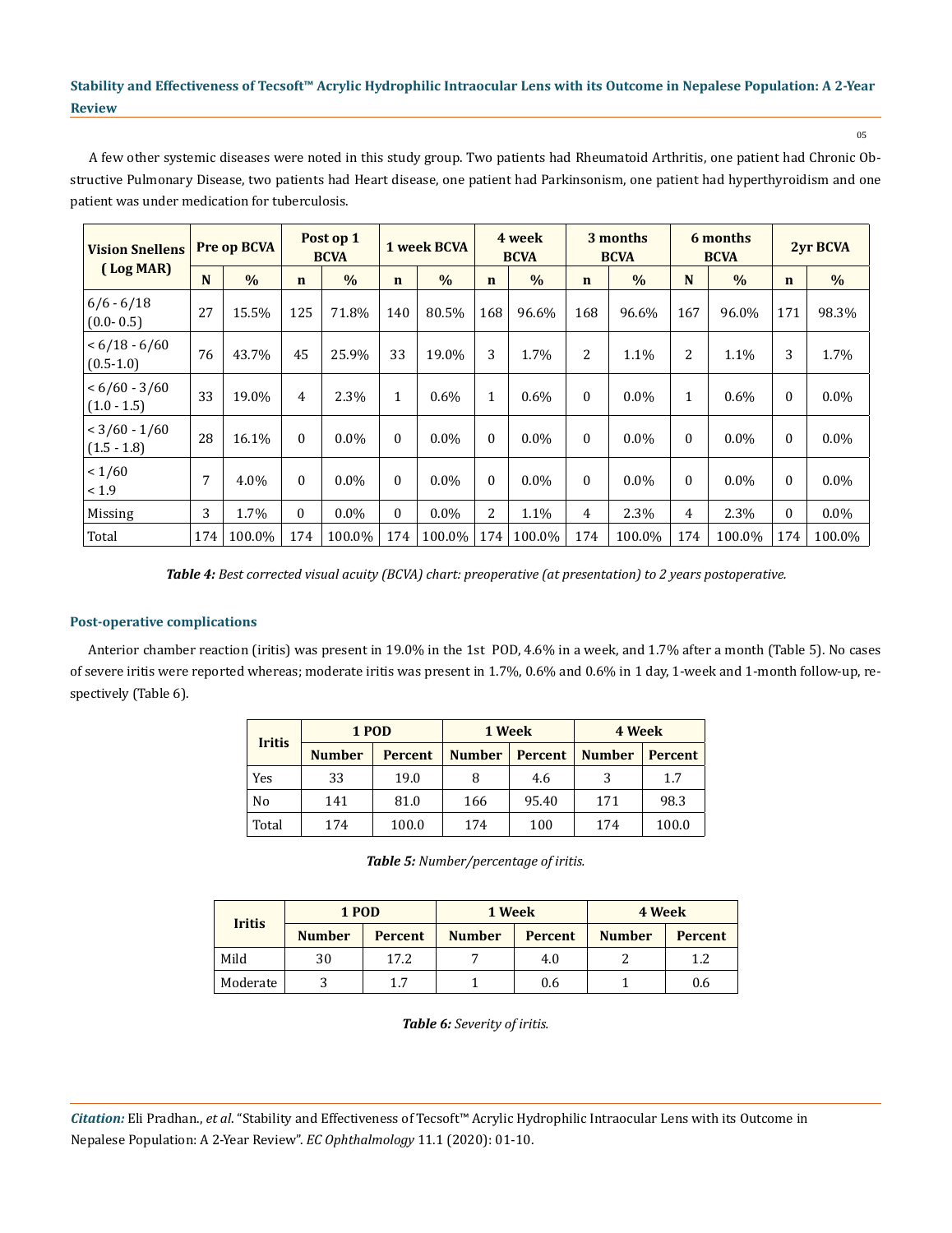06

| <b>Corneal Edema</b> | 1 POD         |                | 4 Week        |                |  |  |  |
|----------------------|---------------|----------------|---------------|----------------|--|--|--|
|                      | <b>Number</b> | <b>Percent</b> | <b>Number</b> | <b>Percent</b> |  |  |  |
| No                   | 160           | 92.0           | 173           | 99.4           |  |  |  |
| Yes                  | 14            | 8.0            |               | 0.6            |  |  |  |
| Corneal Edema stages |               |                |               |                |  |  |  |
| Early                | 8             | 4.6            |               | 0.6            |  |  |  |
| Mild                 | 6             | 3.4            |               |                |  |  |  |

Corneal edema was noted in 8% of the eyes in the  $1<sup>st</sup>$  POD while only in 0.6% after a month (Table 7 and figure 3).

*Table 7: Post-operative corneal edema.*



Three (1.7%) patients had high IOP on the first post operative day and it decreased to 1 (0.6%) in one week follow up (Table 8).

|                 | POD 1 Day     |                | <b>One Week</b> |                |  |
|-----------------|---------------|----------------|-----------------|----------------|--|
| <b>High IOP</b> | <b>Number</b> | <b>Percent</b> | <b>Number</b>   | <b>Percent</b> |  |
| No              | 171           | 98.3           | 173             | 99.4           |  |
| Yes             | 3             | 1.7            |                 | 0.6            |  |
| Total           | 174           | 100            | 174             | 100            |  |

*Table 8: IOP rise after surgery.*

The incidence of posterior capsular opacification was recorded to be 6.3% of the eyes in the 3-month follow up. It increased to 7.0% in 6 months and 22.0% in 2 years. Most of the cases had mild opacification with grade I PCO accounting for 4.6% and 8.6% of total eyes in 6-month and 2-year follow-up. Similarly, Grade II PCO was present in 2.3% and 4.0% of the eyes respectively (Table 9).

No other post operative complications were noted to occur.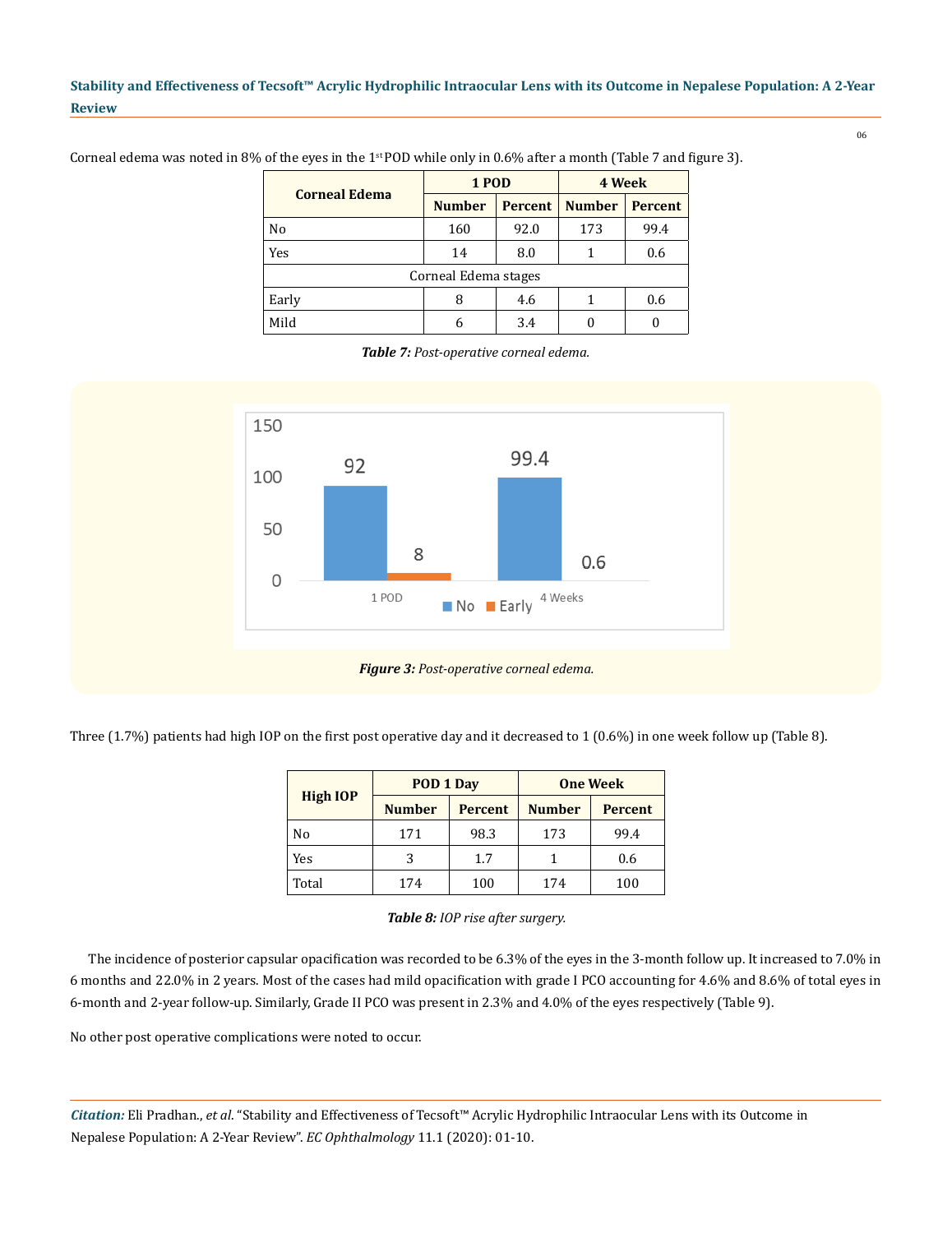| <b>PCO</b> | 3 Months         |                      |               | <b>6 Months</b>      | 2 Years       |                      |  |  |
|------------|------------------|----------------------|---------------|----------------------|---------------|----------------------|--|--|
|            | <b>Number</b>    | <b>Valid Percent</b> | <b>Number</b> | <b>Valid Percent</b> | <b>Number</b> | <b>Valid Percent</b> |  |  |
| No         | 163              | 93.7                 | 162           | 93.1                 | 152           | 87.4                 |  |  |
| Yes        | 11               | 6.3                  | 12            | 6.9                  | 22            | 12.6                 |  |  |
|            | <b>Among PCO</b> |                      |               |                      |               |                      |  |  |
| Grade 1    | 11(unspecified)  | 6.3                  | 8             | 4.6                  | 15            | 8.6                  |  |  |
| Grade 2    |                  |                      | 4.0           | 2.3                  | 7             | 4.0                  |  |  |

| Table 9: Rates of PCO formation and grading. |  |  |
|----------------------------------------------|--|--|
|                                              |  |  |



*Figure 4: PCO Grade 1.*



*Figure 5: PCO Grade 2.*

07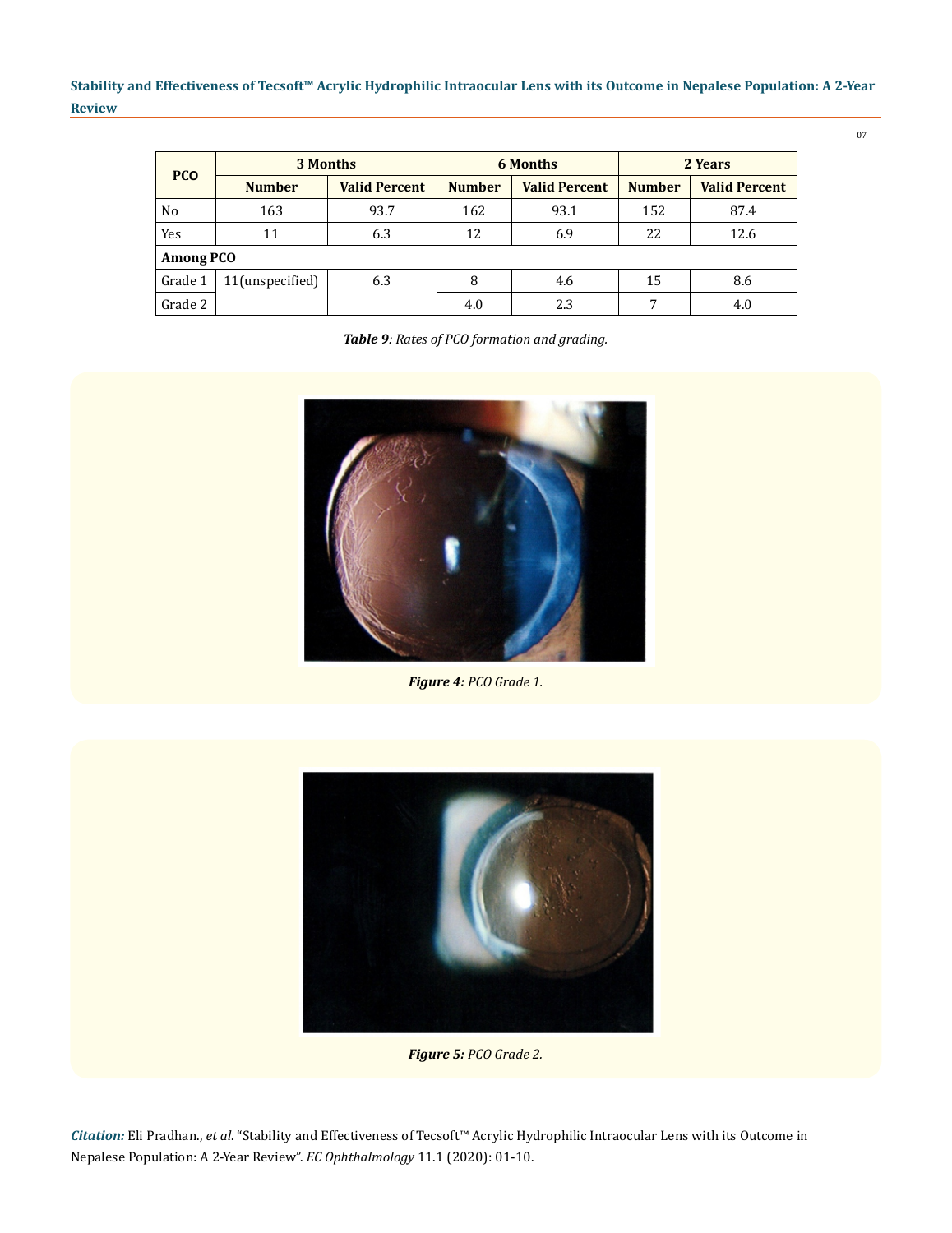

*Figure 6: Anterior capsular fibrosis.*

# **IOL-Related Complications**

Folds in IOL were seen in 0.6% of the eyes in 6 months and 5.7% in 2 years (Table 10). No such folds were reported prior to 3-month follow-up.

|                  | 3 Months      |                | <b>6 Months</b> |                | 2 Years       |                |  |
|------------------|---------------|----------------|-----------------|----------------|---------------|----------------|--|
| <b>IOL Folds</b> | <b>Number</b> | <b>Percent</b> | <b>Number</b>   | <b>Percent</b> | <b>Number</b> | <b>Percent</b> |  |
| N <sub>0</sub>   | 174           | 100.0          | 173             | 99.4           | 164           | 94.3           |  |
| Yes              |               | 0.0            |                 | 0.6            | 10            | 5.7            |  |
| Total            | 174           | 100.0          | 174             | 100.0          | 174           | 100.0          |  |

*Table 10: Post-operative IOL folds.*

At the end of 2 years, 4% of the eyes were reported to have decentration of IOL (Table 11).

| <b>IOL Decentration 2 Years</b> | Number   Percent |       |
|---------------------------------|------------------|-------|
| No                              | 167              | 96.0  |
| Yes                             |                  | 4.0   |
| Total                           | 174              | 100.0 |

*Table 11: Post-operative IOL decentration.*

None of the patient developed endophthalmitis.

#### **Discussion**

This study was conducted to study the safety and effectiveness of the Tecsoft Hydrophilic Acrylic Foldable Intraocular Lens, made by Fred Hollows Laboratories.

*Citation:* Eli Pradhan., *et al*. "Stability and Effectiveness of Tecsoft™ Acrylic Hydrophilic Intraocular Lens with its Outcome in Nepalese Population: A 2-Year Review". *EC Ophthalmology* 11.1 (2020): 01-10.

08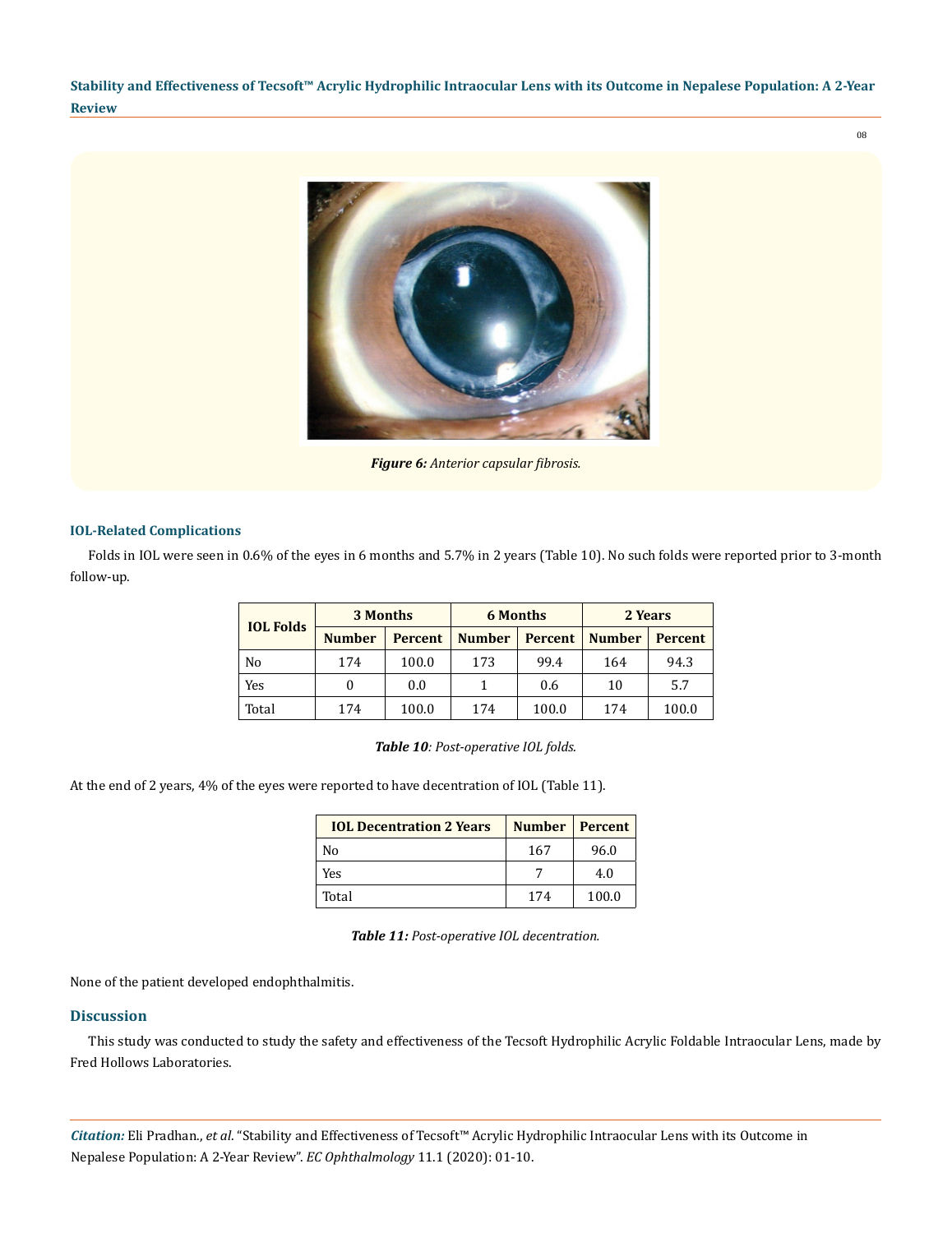A previous study by Adhikari., *et al.* [3] using the same IOL, showed that the Tecsoft was suitable for use in children. Among 178 eyes of 120 children included in the study, 8 were below the age of 2 and 4 below 6 months of age. The final results of the study showed improved vision in 81% (Snellens BCVA 6/6-6/18). The benefit of the Tecsoft was the low cost as well as early visual rehabilitation to the patients which was critical in order to avoid amblyopia. Hence, Tecsoft hydrophilic IOL demonstrated safety and effectiveness in children, with very less post operative complications and less incidence of PCO.

Another study by Bajimaya., *et al.* [4] studied the outcome of implantation of Tecsoft IOL in 253 eyes of 172 patients for correction of aphakia after removal of cataractous lens in the adult population. This study found a definite positive impact with early visual rehabilitation of the patients without the need for spectacle correction for distance vision. Another prospective observational study by Gurung., *et al*. [5] showed that the Tecsoft foldable hydrophilic acrylic IOL used for Aphakia correction in children provided good visual outcome. The IOL could be easily and economically obtained in developing countries like Nepal and caused minimal intra and post-operative complications. Similarly, in a randomized single center comparative study for equivalence of 2 IOLs used in Cataract surgery by Constantinou., *et al.* in 2013 [6], the Tecsoft Flex IOL was found to be an economical alternative to other type of Foldable lens, therefore providing the benefit of early visual rehabilitation to the patient, and less complications and showed improved visual function with no difference with other type of lens. There was no difference in centration or stability among the Alcon Acrysoft lens and Fred Hollows Tecsoft lens. Also, there was no significant difference in the mean postoperative best corrected visual acuity at 1, 6 and 12 months in either group (P < 0.05).

In a study by Heiner., *et al*. they found a PCO formation rate of only 1% with the foldable enVistaMX60 IOL made of hydrophobic acrylic polymer [7], whereas in this study, the PCO formation rate was 12.6% (22 eyes) with the Tecsoft lens.In the previous comparative study by Constantinou., *et al*. the incidence of PCO was 16.2% and 13.2% at the end of 1 year in AcrySof and Tecsoft groups, respectively [6].Slightly higher rates of PCO formation with Acrysof IOLs was also found by a retrospective study involving AcrySof IOLs with Nd:YAG capsulotomy rate of 17.3% (13 of 75 eyes) for the mono focal spherical group (Natural SN60AT; Alcon Laboratories, Inc.)and 4.0% (3 of 75 eyes) for the monofocal aspheric group(IQ SN60WF; Alcon Laboratories, Inc.). In that study, the mean time from surgery to Nd:YAG capsulotomy was 13.0  $\pm$  9.3 months in the monofocal spherical group and 9.3  $\pm$  6.4 months in the monofocal aspheric group [8].

In studies by Lorenz Vock., *et al*. in 2006 [9] and K A Becker., *et al.* also in 2006 [10], they demonstrated that the Centerflex showed excellent functional results, low values for endothelial cell loss and inflammatory signs, and no anterior capsule shrinkage. However, PCO formation was higher compared to other IOLs, which might have been due to the incomplete sharp edge at the optic-haptic junctions [9,10]. Therefore, the equivalent IOL to Tecsoft have excellent early visual recovery to the patient, however, higher PCO rate is owing to the IOL design.

Another study has shown that there is no significant difference in terms of PCO and Nd: YAG rates between one- and three-piece IOLs. The Tecsoft hydrophilic acrylic foldable IOL has a single piece design and has comparable PCO rates to others.

Postoperatively, patients with a hydrophobic IOL developed more glistening than those with the hydrophilic IOL [11].

Higher uveal biocompatibility has been noted with the modern hydrophilic acrylic IOLs than with the hydrophobic acrylic IOLs [12]. The Tecsoft is a Hydrophilic Acrylic IOL and there was less iritis (18.9% associated with it on the first postoperative day itself). The average rate of endophthalmitis after cataract surgery was approximately 0.023% as reported in a large study from 2006 - 2014 where 480,104 cataract surgeries was taken into account [13]. In our study of 174 eyes that underwent cataract surgery, no cases of endophthalmitis was reported. This further affirms uveal biocompatibility of Tecsoft IOL as there was neither infectious nor sterile endophthalmitis.

In terms of corneal edema as a marker for biocompatibility, in a study of 242 eyes with uncomplicated phacoemulsification surgery and insertion of a foldable acrylic lens Tecnis IOL (Abbott Medical Optics, Santa Ana, CA, USA), the rate of postoperative corneal edema was 4.5% in non-diabetics and 14.3% in diabetic subjects [14]. This was comparable to our study as the average rate of corneal edema in our study was 8% and as we had 29.8% diabetic subjects.

*Citation:* Eli Pradhan., *et al*. "Stability and Effectiveness of Tecsoft™ Acrylic Hydrophilic Intraocular Lens with its Outcome in Nepalese Population: A 2-Year Review". *EC Ophthalmology* 11.1 (2020): 01-10.

09